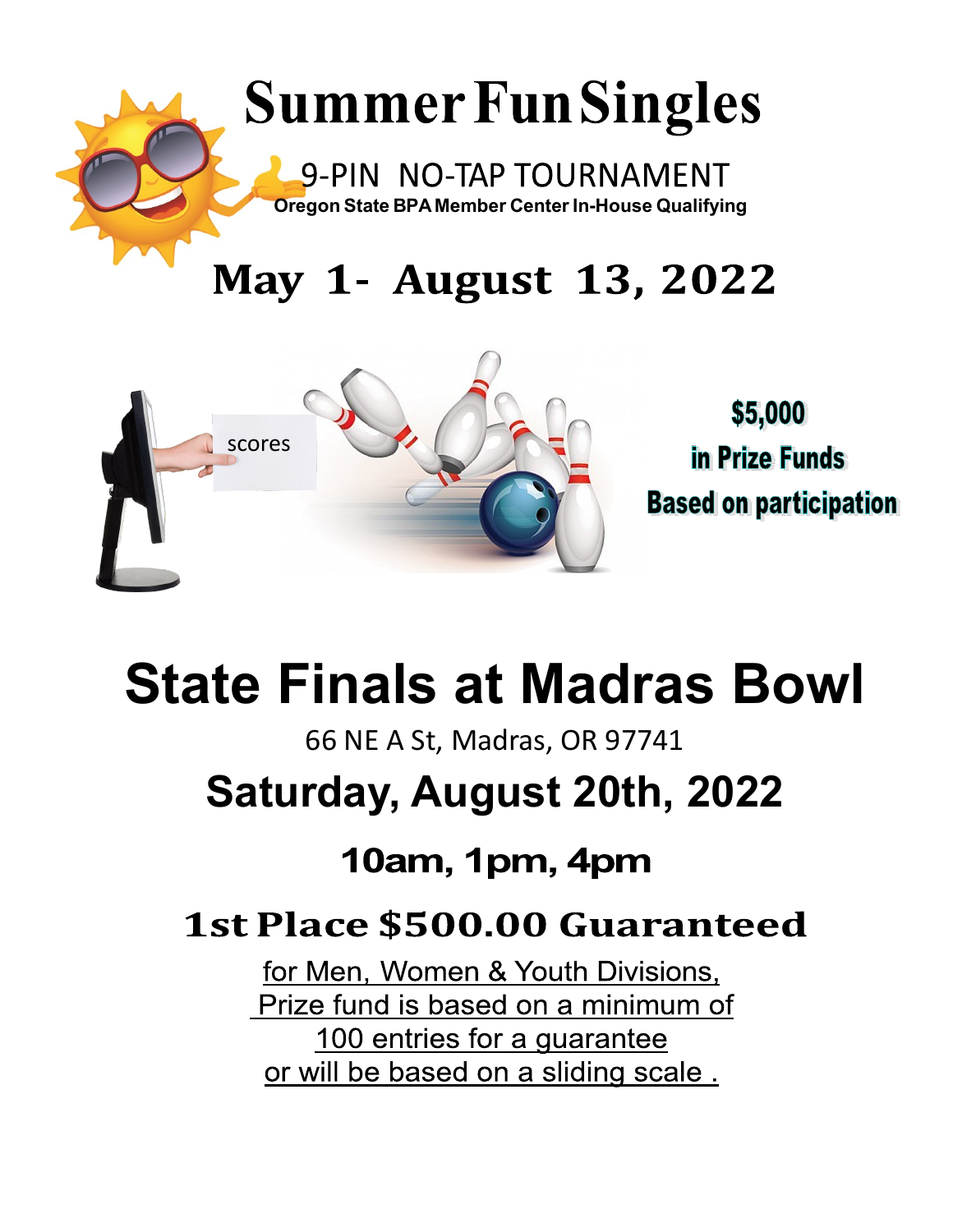### **Summer Fun Rules and Regulations**

- 1. To qualify for the state finals, bowlers can bowl house qualifications at any participating center, participate in a 9 pin no tap league or other qualifying league at any participating Oregon State Bowling Proprietors' Association member center. Tournament play consists of 3 games on a pair of lanes at house qualifications or Bowl in a Summer 9 Pin No Tap League and 3 games of 9 pin no-tap at the State Finals.
- 2. Entry fee of \$30.00 (\$12 lineage, \$17 Prize Fund, Expense fee \$1) All prize funds collected will be returned 100%. A \$500 first place guaranteed based on a minimum of 100 entries in Men's and Women's. Youth. 1<sup>st</sup> Place guaranteed \$500 scholarship based on a minimum of 100 entries. One out of every 6 participants will cash at the State Finals.
- House qualifications shall be conducted during open play or special squads. Qualifying in No-Tap and Summer leagues are permitted providing rule #8 averages are used**.**
- Individual handicap will be 90% of 220. Men, Women, and Youth bowl in separate divisions.
- Participants may attempt to qualify at the house level as often as the center allows, but may advance to the State Finals two (2) times only and may cash at the State Finals only once.
- 6. All participants in the house qualifications should they qualify for the State Finals, must guarantee that should they qualify for the State Finals, they will participate, failing to do so, must agree to waive any and all rights to advance. **There are no substitutions allowed** however the next person in line of qualification may replace a bowler who is unable to participate. Absentee bowlers entry money will go directly to the Prize fund.
- 7. House qualifications begin on May 1, 2022. All entering participants must be on the lanes and bowling prior to midnight, Friday, August 12, 2022, when entries officially close. The State Finals will be held August 20th, 2022 at Madras Bowl, 66 NE A St, Madras, OR 97741

#### 8. Averages:

- 2021-2022 highest verifiable fall season average including if none, 2022 summer leagues of 21 games or more will be used.
- 2. If a bowler has no 21-22 regular season average and ONLY has a 9 pin no-tap league average, a verifiable 2022 9 pin no-tap league average of 21 or more games will be used. **tournament management has the right to re-rate any bowler's average.** This tournament is not USBC certified.
- Disqualification may result at the State Finals for submitting an incorrect average.**USBC rule #319**
- 10. All protests from in house qualifications and State Finals must be sent in writing to the Executive Director of the OSBPA within 24 hours. Decision to be made by the OSBPA Tournament Committee.

Oregon State Bowling Proprietors Association Tawnya Zwicker, Tournament Director 500 West C St, Silverton, OR97381 Phone: 503-509-1174 Fax: 503-873-3726 E-mail: oregonstatebpa@gmail.com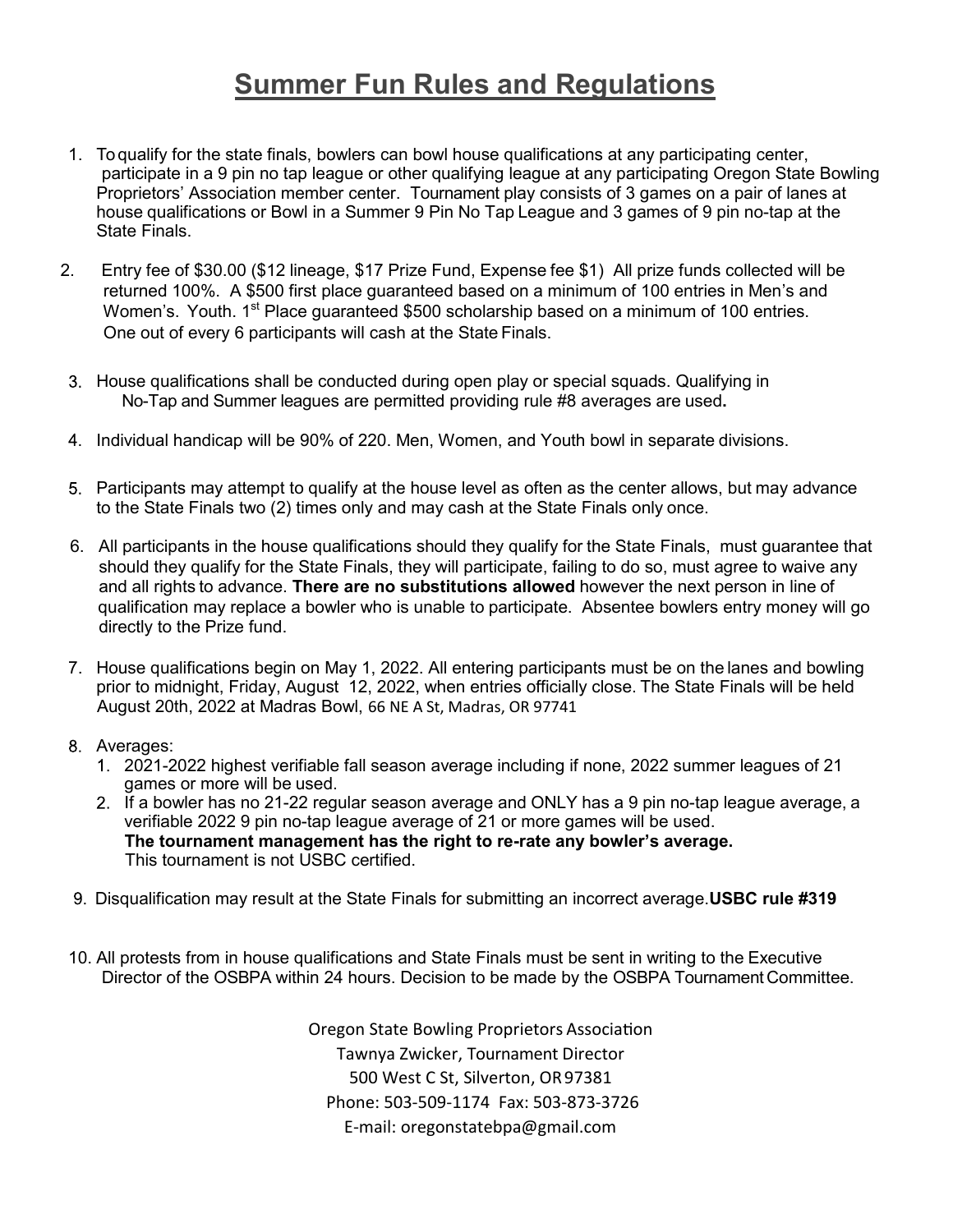### **Summer Fun 9 Pin No Tap: Men's, Women's & Youth Squad Times August 20th: 1) 10am 2) 1pm 3) 4pm**

House qualifications begin on May 1, 2022. All entering participants must be on the lanes and bowling prior to midnight, Friday, August 12th, 2022, when entries officially close. .

Averages:

- 2021-2022 highest verifiable fall season average if none, then 2022 summer league average of 21 games or more will be used.
- 2. If a bowler has no 21-22 season average and ONLY has a 9 pin no-tap league average, a verifiable 2022 9 pin no-tap league average of 21 or more games can be used.
- 3. Please attached a standing sheet for averages listed.

| <b>Please Print Name</b> | Mens (M)<br>Womens (W)<br>Youth (Y) | Squad<br>choice | High<br>21-22 Ave<br>If none, Summer | If none,<br>2022<br>summer<br>9 pin ave | Please<br>note if Sport<br>or Challenge<br>Averages |
|--------------------------|-------------------------------------|-----------------|--------------------------------------|-----------------------------------------|-----------------------------------------------------|
| $\mathbf{1}$             |                                     |                 |                                      |                                         |                                                     |
| $\overline{\mathbf{2}}$  |                                     |                 |                                      |                                         |                                                     |
| $\overline{\mathbf{3}}$  |                                     |                 |                                      |                                         |                                                     |
| $\boldsymbol{4}$         |                                     |                 |                                      |                                         |                                                     |
| $\sf 5$                  |                                     |                 |                                      |                                         |                                                     |
| $\bf 6$                  |                                     |                 |                                      |                                         |                                                     |
| $\overline{z}$           |                                     |                 |                                      |                                         |                                                     |
| $\pmb{8}$                |                                     |                 |                                      |                                         |                                                     |
| $\boldsymbol{9}$         |                                     |                 |                                      |                                         |                                                     |
| ${\bf 10}$               |                                     |                 |                                      |                                         |                                                     |
| $\mathbf{11}$            |                                     |                 |                                      |                                         |                                                     |
| $\mathbf{12}$            |                                     |                 |                                      |                                         |                                                     |
| 13                       |                                     |                 |                                      |                                         |                                                     |
| 14                       |                                     |                 |                                      |                                         |                                                     |
| 15                       |                                     |                 |                                      |                                         |                                                     |
| ${\bf 16}$               |                                     |                 |                                      |                                         |                                                     |
| $17$                     |                                     |                 |                                      |                                         |                                                     |
| ${\bf 18}$               |                                     |                 |                                      |                                         |                                                     |
| 19                       |                                     |                 |                                      |                                         |                                                     |
| 20                       |                                     |                 |                                      |                                         |                                                     |